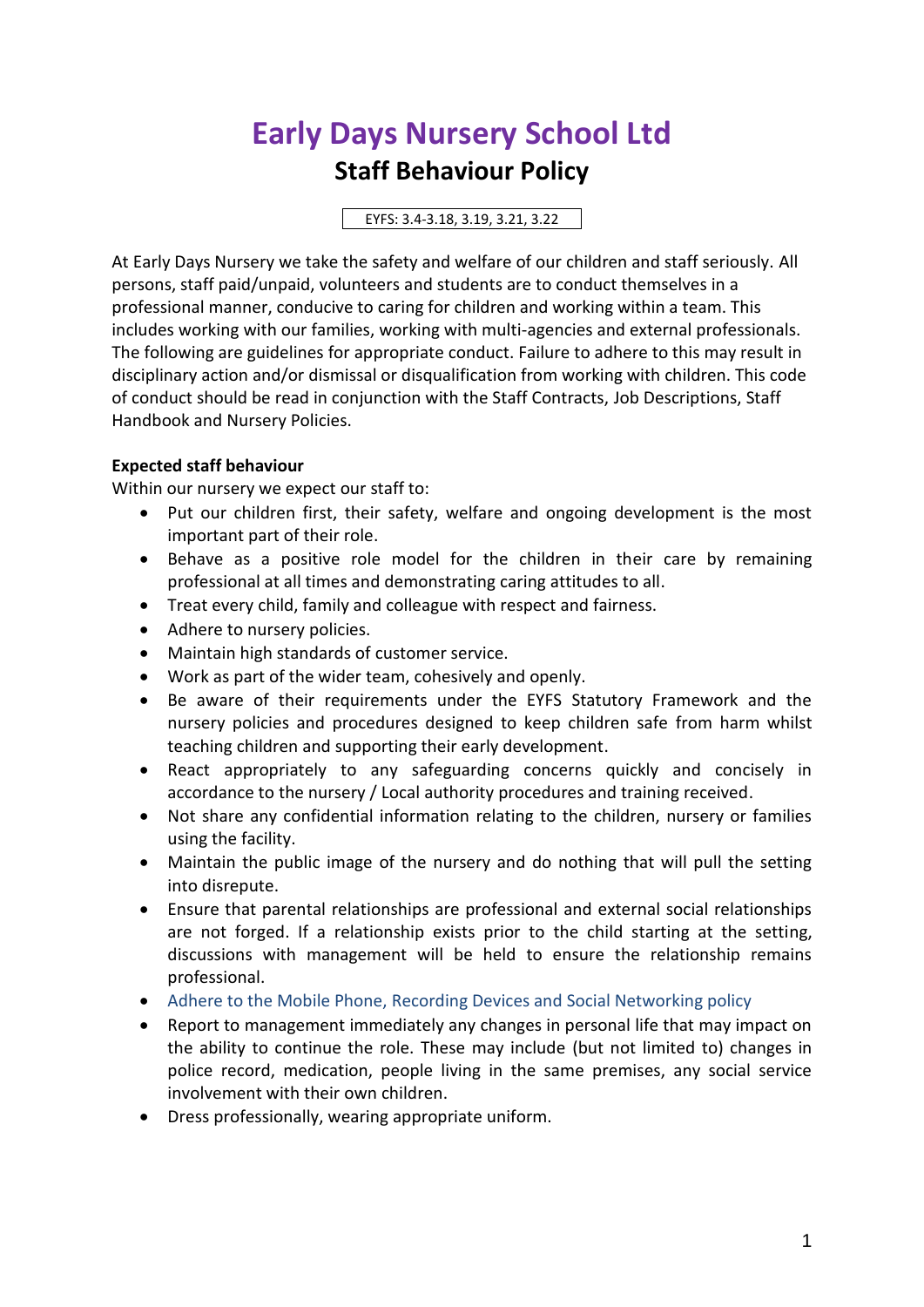## **Unacceptable staff behaviour**

- Being aggressive or violent towards children, customers or colleagues.
- Being disrespectful or threatening towards children, customers or colleagues.
- Smoking on the premises.
- Stealing from the nursery.
- Using mobile phones on the premises, unless agreed and used within the office or chalet when it is used as a staffroom.
- Use corporal punishment in any manner.
- Deliberately damage the nursery or its resources.
- Befriend parents using social media to ensure relationships remain professional.

## **Monitoring staff behaviour**

Within the nursery we:

- Conduct regular staff observations, during which we will look at interactions with children and their peers and include observations of staff carrying out personal care.
- Have regular supervisions with all staff in which ongoing suitability will be monitored and recorded.
- Any changes to staff health and suitability to do the job are also recorded during supervision meetings.
- Use a whistleblowing policy that enables team members to discuss confidentially any concerns about their colleagues.
- Ensure all new staff members are deemed suitable with the appropriate checks as detailed in the safeguarding policy including DBS checks and references.

Some behaviours that may cause concern and will be investigated further:

- Change in moods
- Sudden change in religious beliefs / cultural beliefs (may be a sign of radicalisation)
- Changes in the way of acting towards the children or the other members of the team (becoming more friendly and close, isolation, avoidance, agitation etc.)
- Sudden outbursts
- Becoming withdrawn
- Secretive behaviours
- Missing shifts, calling in sick more often, coming in late
- Standards in work slipping
- Extreme changes in appearance.

### **Procedures to be followed:**

If we have a concern about changes in staff behaviour within the nursery, an immediate meeting will be called with the individual and a member of management to ascertain how the person is feeling. We will aim to support the staff wherever possible and will put support mechanisms in place where appropriate.

Ultimately, we are here to ensure all staff are able to continue to work with the children as long as they are suitable to do so, but if any behaviours cause concern about the safety or welfare of the children then the procedure on the safeguarding policy will be followed as in